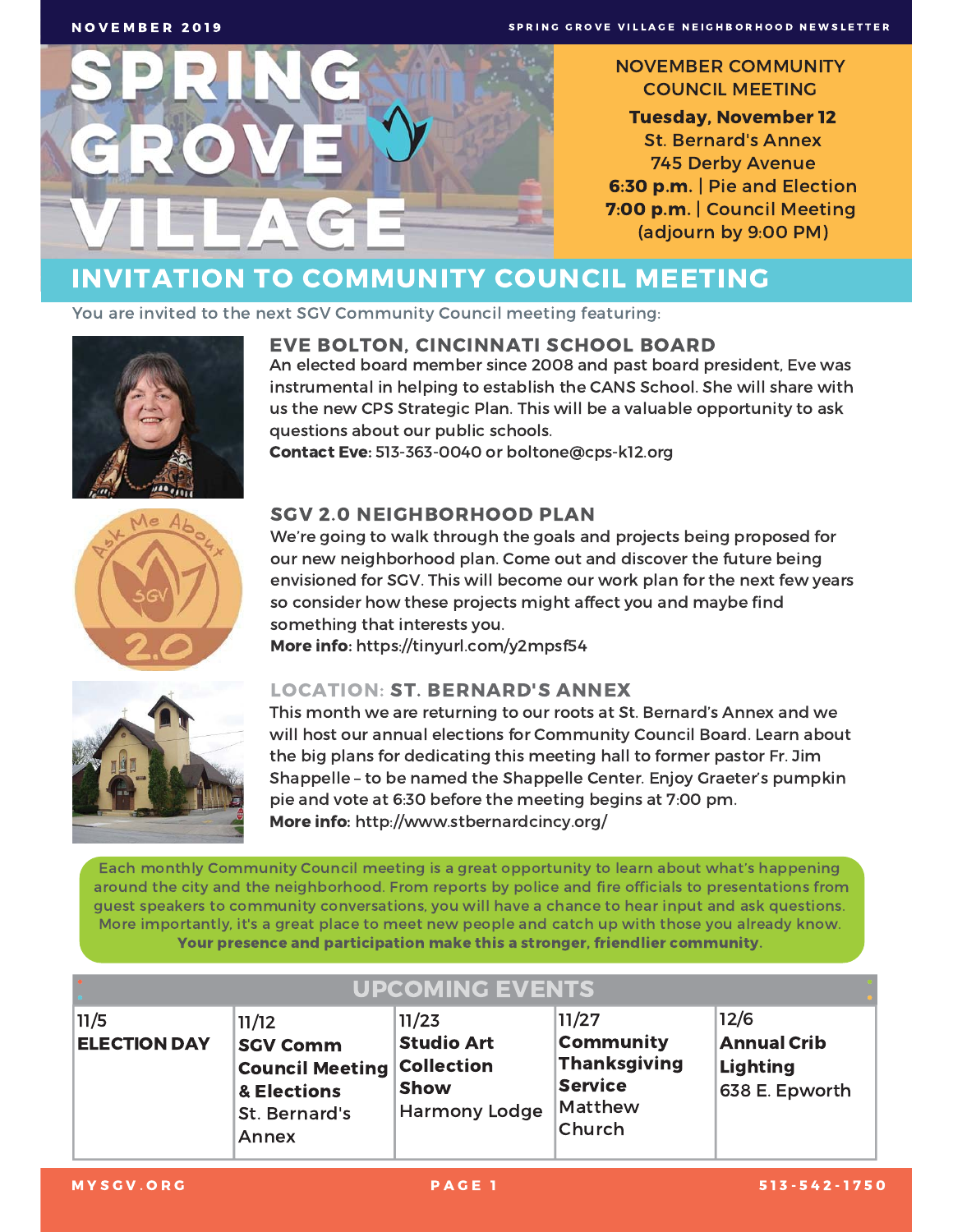## **COMMUNITY COUNCIL MEETING REPORT: OCTOBER**

#### BY LIZ VIRGO, COMMUNITY COUNCIL SECRETARY

In October, SGV residents gathered at 80 Acres Urban Agriculture on Este Avenue for our monthly meeting. Some community members arrived early for pizza and a tour of the indoor farm. 80 acres also provided some of their delicious greens, cucumbers, and tomatoes for community members to enjoy with an olive oil dressing. Following the food and tour, the meeting began with reports from our local Fire Department and District 5 police station. After these reports, our host Liz of 80 Acres gave a presentation. 80 Acres strives to produce sustainable, nutritious, delicious, locally grown, safe and pesticide free agriculture wherever they are located, and Spring Grove Village is fortunate to be the home of one of their 5 locations across the country.

Pete Metz, who is originally from Spring Grove Village, presented from the Department of Transportation. Metz discussed Issue 22, which will be voted on November 5. Metz urged community members to vote Yes on Issue 22 to bring \$160 million for transportation and infrastructure into the city. Metz stated that anyone who lives or works in this city taxes pay for public transportation. These taxes provide 14 million rides on an unsustainable budget. The bus system is not connected to the places it needs to go and is dysfunctional, and will disappear in coming years if nothing is done. Metz claimed that supporting Issue 22 would bring: 8 new routes running east to west, 24 hour service on the top 6 lines, increased run times to every 15 minutes for most busses, better weekend service, longer running spans, expanded hours for express busses downtown, and expanded services for special needs riders. Further, Metz explained that most of the taxes raised by Issue 22 will be paid by visitors to this city, and if you live in Cincinnati and make more than \$16,000 per year, your taxes will actually go down. The city has called for this change for 50 years, but we are currently closer than ever to actually changing the system with Issue 22.

Assistant City Manager Sheryl Long also presented. She is the former City Administrator of North College Hill. She is a mother, born and raised in Cincinnati. Long manages several city departments such as Waterworks, MSD, Planning, Transportation and more. She emphasized the importance of a, neighborhood plan, especially as development happens, and applauded Gary for asking how the information from our presenters fit with our SGV 2.0 plan throughout the meeting. When a resident asked how we will address the significant re-urbanization of certain areas, Long explained that we have to keep the issues relevant and hold city council accountable.

Also shared were the SGV 2.0 Committee and Neighborhood Support Program (NSP) reports. The SGV 2.0 team received feedback at their event on October 5 and the committee is working that feedback into the current plan. The committee asked residents that did not make the event to go to the SGV 2.0 website and submit feedback there. The NSP report showed that all 2019 NSP funds have been used and Gary's budget proposal for the 2020 NSP funds were immediately voted on and approved. Community Council Board elections will be held on November 12 at the monthly council meeting, and several current board members are up for re-election, At the last Community Council meeting, the Equitable Development Rubric was presented, and the Board is interested in community input on endorsing this rubric to the city. Gary reminded residents of volunteer opportunities and distributed a handout. Gary informed us that Spring Grove Village will be a TIF

district. TIF is a funding program, which we will learn about at our **December Community Council** meeting. Gary also informed the attendees that the owners of Harmony Lodge have decided to sell. This building is a fixture in our neighborhood, and Gary is hoping to have our next council meeting there.



**October Community Council meeting at 80 Acres Farms**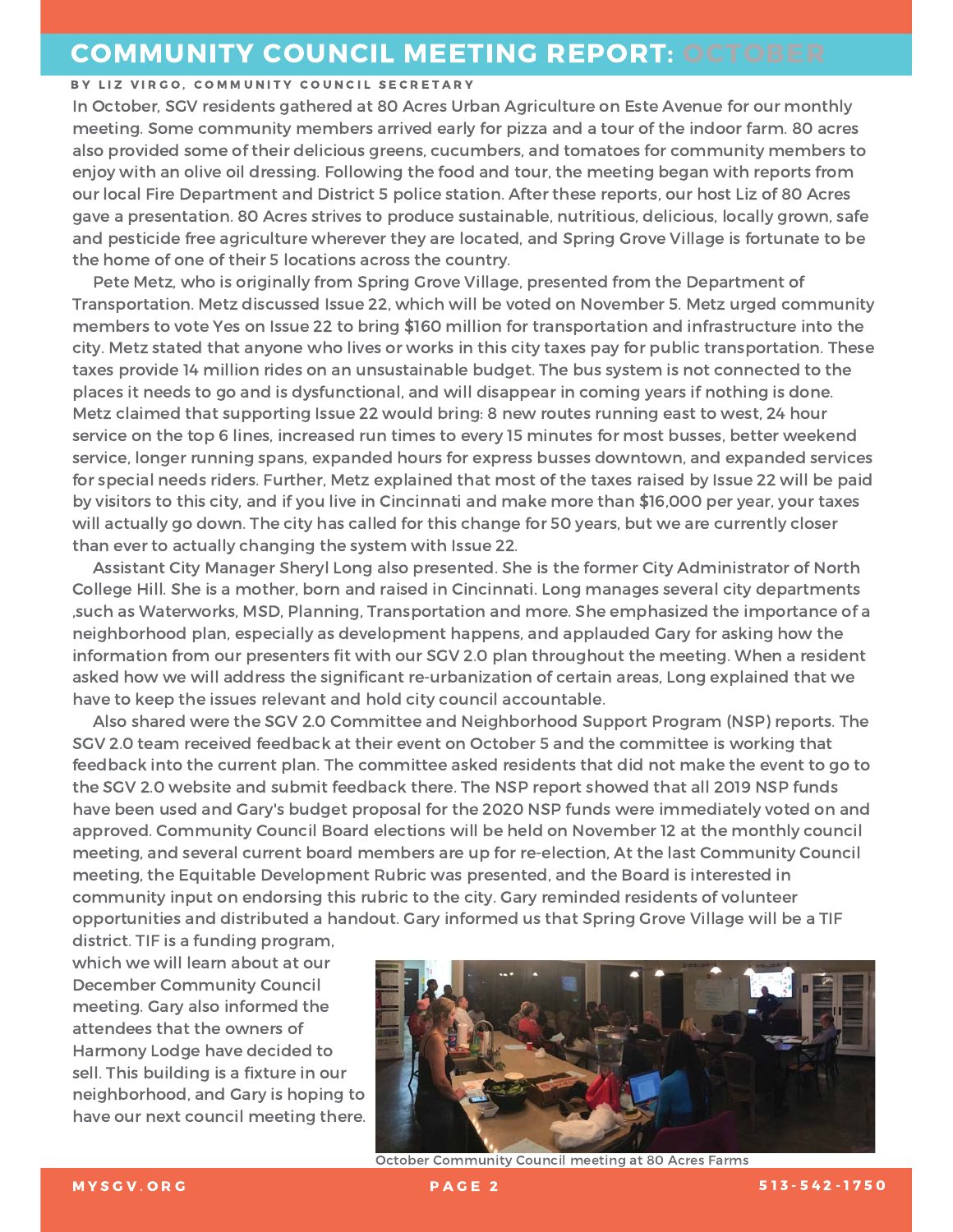## **PRESIDENT'S REPORT**

#### BY GARY ROBBINS, COMMUNITY COUNCIL PRESIDENT

1. Police are reporting that 2 of the 4 youths involved last month in an armed robbery on Doberrer have been arrested and the remaining 2 are still at large. Thank you to our District 5 Police for their diligence in following up on this case of violence in our neighborhood. We're sorry to report that yet another gun incident occurred recently on Orient Avenue. One person was injured and the two who attempted robbery are at large. Police are asking for help from anyone who might know something or have cameras that might have relevant content. Please, let's all be vigilant. If you know something, say something by calling Cincinnati Police Anonymous tip line at 513-352-3040. We will ask District 5 Police to give us a report at our next Council meeting. A reminder that an alternative to calling Emergency 911 is to use the Police Dispatch Non-Emergency number: 513-765-1212.

2. Some of you may already know that Harmony Lodge is being sold. It is sad to note that the two barbershop chorus groups (Delta Kings and Southern Gateway) are relocating to a new location in Fairfield. Rumor is that a new owner has already bid for the building - stay tuned for details. Let's hope they will be as neighborhood-friendly as the folks at Harmony Lodge have been. We are planning to host our December Community Council meeting at Harmony Lodge with a chance to reminisce more about our good neighbors.

3. The Southwest Ohio Air Quality Agency has completed another round of air sampling and released a new report an air quality in and around our area (see attached flier).

4. Many of you around the neighborhood have received a letter from the city regarding a new TIF (Tax Increment Financing) District being established in our area. Because of the many questions folks have raised about what this is and how it will impact us, we've arranged for a representative from the city to come out to explain it at our December community council meeting and answer questions. 5. Look for all our neighborhood events posted online at: www.MySGV.org/events. And if you have events of interest to neighbors, please let us know: springgrovevillage@gmail.com.

# **OCTOBER PROPERTY TAX MEETING**

#### BY JERRY CARRICO, COMMUNITY COUNCIL BOARD MEMBER

The October 17 meeting of the Property Tax Work Group featured Art Dahlberg, Director of Buildings and Inspections of the City Planning Department. He went into depth explaining theinspection and citation process. Although it may seem that people are being cited just to create a revenue stream for the city, the citations are only being issued because the law requires it. When the department receives a complaint regarding a property, they have to investigate within a few days (whether

the complaint was lodged anonymously, by the community council, or an irate neighbor). Most citations occur because of safety concerns. If the building is found in violation, the inspector tries to contact the occupant and/or owner. If contact is not possible, the citation is taped to the door. If the citation is ignored, the fine continues to increase until court proceedings follow and/or a lien is

attached to the property. In some cases, the owner was in the hospital or out of town and knew nothing about the citation. If this is substantiated, they go back to square one (reducing the fine) and work with the owner to get the property up to code.Questions were asked about developers trying to pressure someone to sell. All complaints must be investigated the same way by law. He said that about 40% of complaints are dismissed as unfounded. In cases where the owner is of modest means and simply cannot afford to repair the property (and cannot fix it themselves), the department puts them in contact with various resources such as People Working Cooperatively, veterans organizations, Habitat forHumanity, etc. to help them resolve the issue. They are not heartless but are required by law to follow through. He said they want to hire someone with a background in social work to helpwith these situations, but of course, funding is the issue. Be sure to keep up with the issues of property tax at www.cincinnati-oh.gov/propertytaxproject.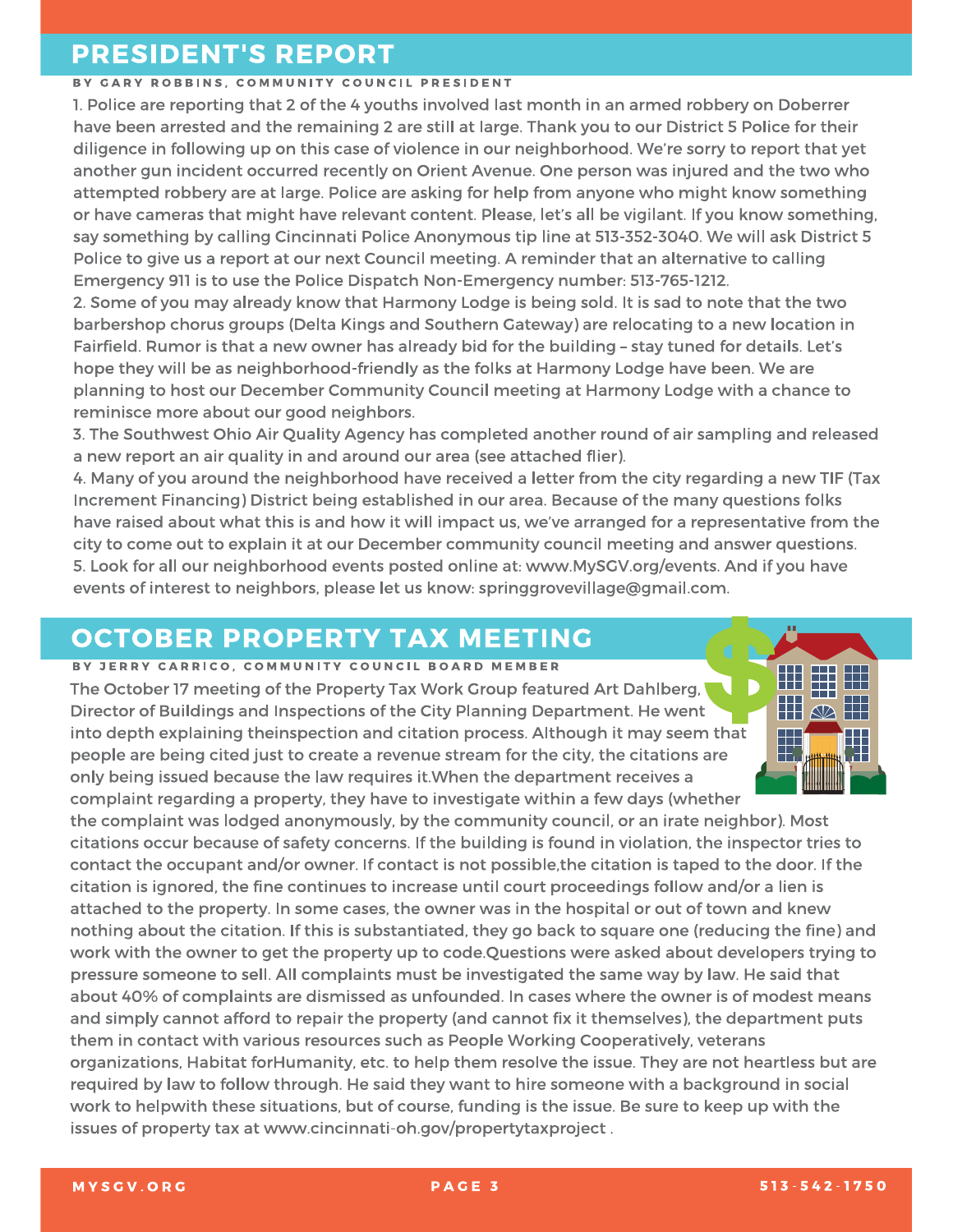### **INTRODUCING SGV'S NEWEST BUSINESS**

#### BY GARY ROBBINS, COMMUNITY COUNCIL PRESIDENT

Aretha Furr has lived on Circle Avenue for 17 years. She runs a small before & after school care (Lil Peep's Latchkey) from her home. She shuttles kids to/from home/school, sometimes beginning at 4 am. You may have seen her white van around the neighborhood. Aretha spawned a new idea: to use her new 12-passenger van as a shuttle service when not taking care of kids. She has started a new business, A-List Transportation Service, to shuttle people for special events like weddings, bridal showers, group outings, shopping, etc. We wish her well in this new venture. Aretha can be reached at 513-535-6757. By the way, she is the one with the immaculate yard on the corner of Circle & Derby. If you see her around, please give a wave!



### **SGV 2.0 UPDATE**

#### BY GARY ROBBINS, COMMUNITY COUNCIL PRESIDENT

Thank you to the many neighbors who participated in our SGV 2.0 Open House, Pints, Pathways, & the Planning for the Future of SGV, on October 5. Many good ideas and conversations were added to our Goals and Projects boards. We will be talking about some of the results at our next Council meeting. You can still view this work and make comments by going to:

https://tinyurl.com/y2mpsf54. And we hope to have a draft report ready by our December council

# **25TH ANNUAL STUDIO COLLECTION HOLIDAY SALE**

#### BY GARY ROBBINS, COMMUNITY COUNCIL PRESIDENT

For more than two decades, Studio Collection has been hosted at Harmony Lodge, right here in the heart of Spring Grove Village. And if you've never stopped in, you're missing an incredible setup of fine art and crafts arranged throughout the beautifully decorated hall. Stop in on Saturday, 11/23 from 10:00 am until 4:00 pm and find hospitality and an enjoyable display of art. You won't be disappointed. Learn more at: https://www.facebook.com/CincyStudioCollection/



#### **SGV CONTACTS**

2019 SGV Community Council Board Gary Robbins (President) 513-702-7029 Farah Sagin (Vice President) 513-967-8908 Annie Hilson (Treasurer) 513-312-7292 Liz Virgo (Secretary) 513-814-2914 Jerry Carrico (Member) 207-7821 Phil Murphy (Member) 364-3383

**SGV Community Garden** Nannie Oliver 513-542-8440

**Winton Place Youth Center** Jamieson Williams (Exec Director) 513-681-8004

**Cincinnati Police** District 5 513-569-8500 Non-Emergency 513-765-1212 Melissa Cummins (Neighbor Officer) 513-569-8595 melissa.cummins@cincinnati-oh.gov

City Customer Service 513-591-6000

**Newsletter Editor** Sarah Maguire 513-808-6066 sqynewseditor@gmail.com

DO YOU HAVE FALL LEAVES YOU NEED TO GET RID OF? GIVE THEM TO THE COMMUNITY GARDEN! Leaves are a great layer to add to garden beds over winter. Please feel free to leave your bags of leaves outside the fence of the SGV Community Garden on Chickering Avenue at E. Epworth. Your community gardeners thank you!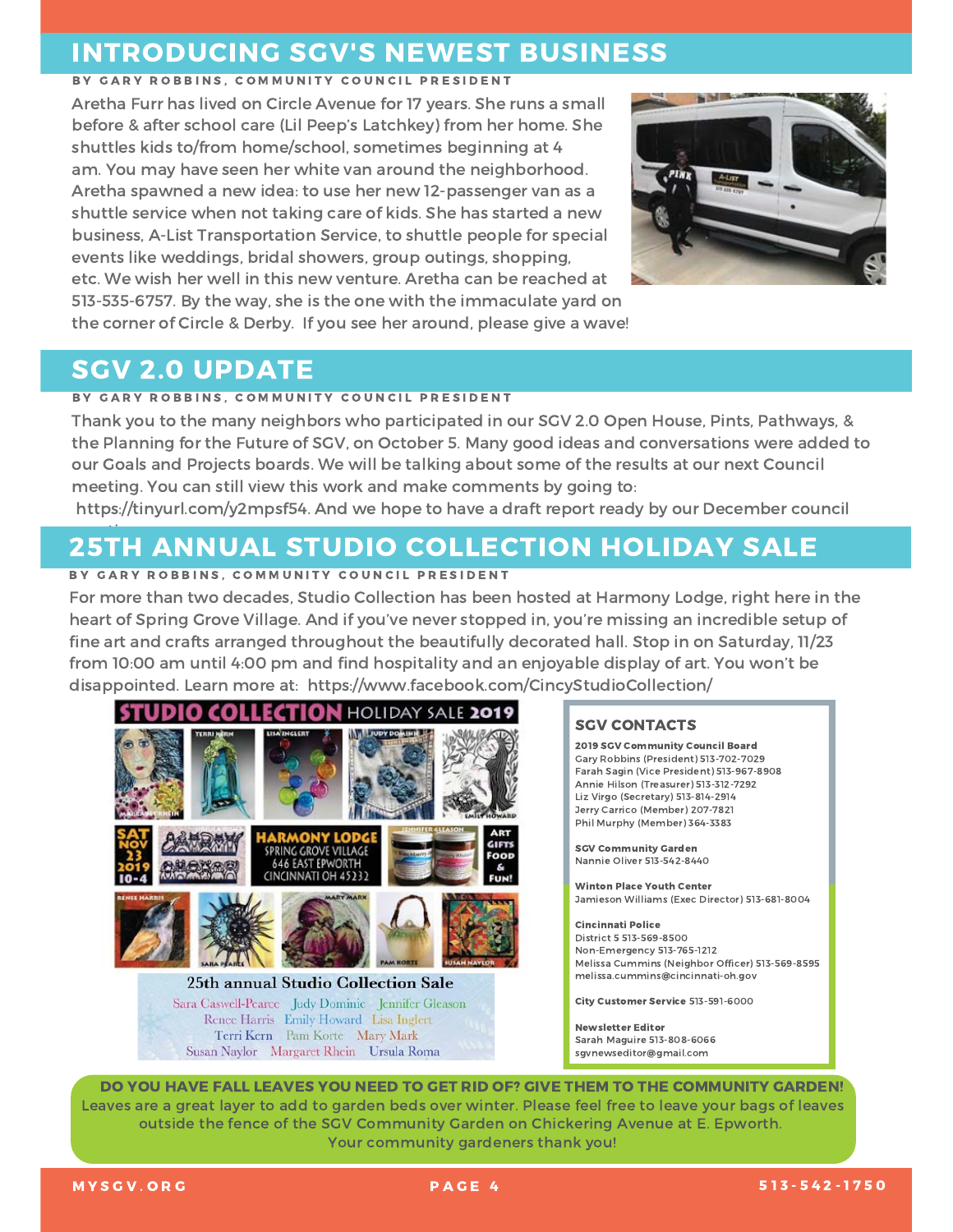# **CUSTOMER ASSISTANCE PROGRAM (CAP)** *FOR LOW-INCOME SENIORS* METROPOLITAN SEWER DISTRICT



*Off*

The Metropolitan Sewer District of Greater Cincinnati (MSD) offers a Customer Assistance Program (CAP) to help low-income senior citizens pay their sewer bills. If you meet the MSD CAP eligibility requirements, you will receive a 25% discount on your monthly sewer charges. The estimated annual savings for a MSD senior customer is \$120 (or more) per year. Eligibility is based on age, income, and property ownership; please see details on back.

### **3 Easy Steps to Apply**

- 1. Complete Application
- 2. Attach Documents
- 3. Send to MSD

### **Eligibility**

If you meet the MSD CAP eligibility requirements, you will receive a 25% discount on your monthly sewer charges. Following approval, your 25% discount will be applied to the sewer charges beginning on the next full billing cycle.

To be eligible for the MSD CAP you must:

- Be 65 years of age or older.
- Have an Ohio Adjusted Gross Income (OAGI) of no more than \$32,800 for 2019. The income limit applies to the combined income of you and your spouse.
- Own *and* live in the residence for which you are paying the MSD sewer bill.

### **Documentation Required**

Documentation is required to be submitted with the application.

- Proof of Age
- Proof of Income

### **Annual Renewal**

MSD will notify you each year when it is time to renew your enrollment in the customer assistance program.

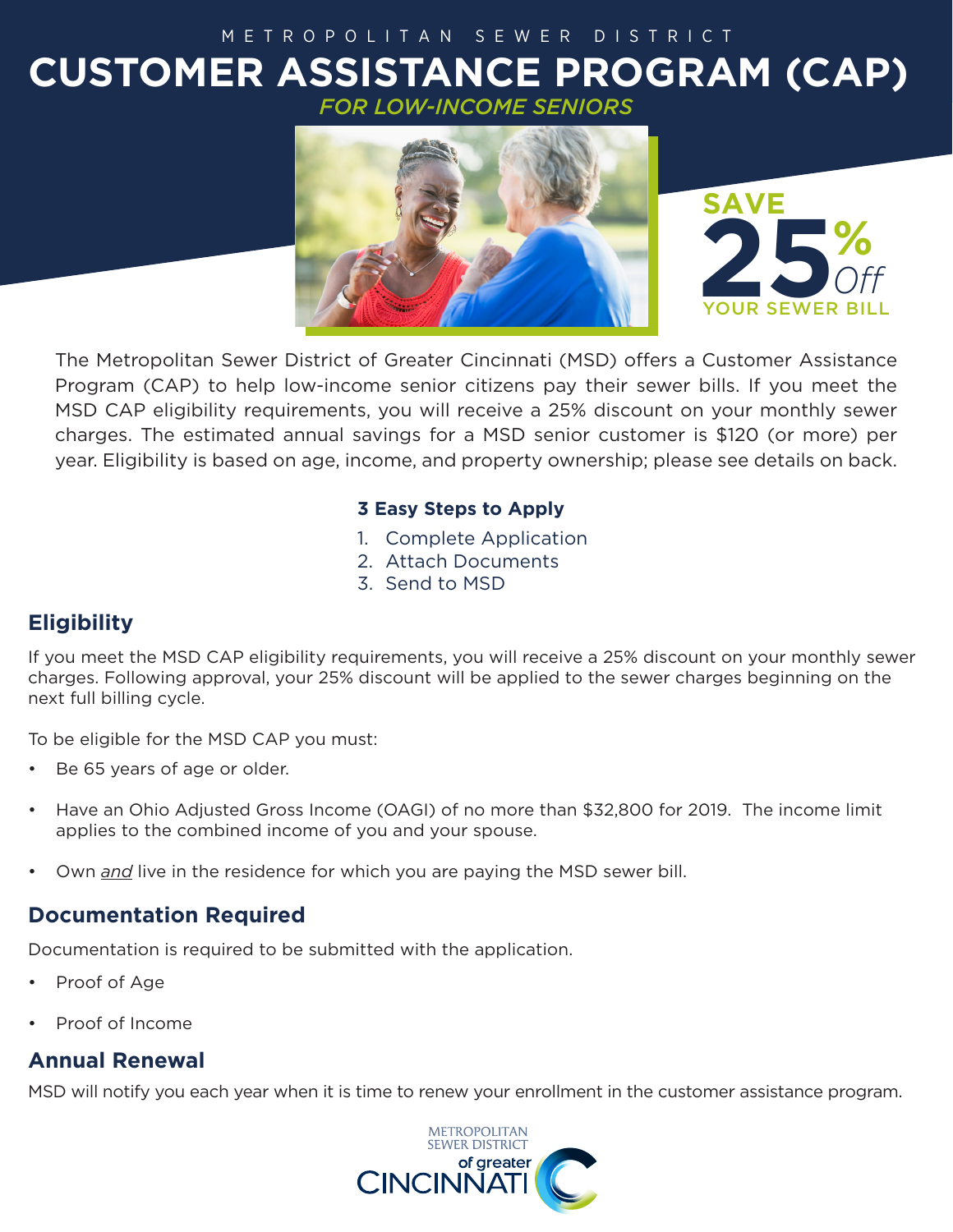# **APPLICATION**

### APPLICANT (Please print clearly)

| FIRST NAME                | M.I.                                      | <b>LAST NAME</b>                                                    | <b>PHONE</b>    |            | E-MAIL        |
|---------------------------|-------------------------------------------|---------------------------------------------------------------------|-----------------|------------|---------------|
| <b>APPLICANT'S SPOUSE</b> |                                           |                                                                     |                 |            |               |
| <b>FIRST NAME</b>         | MIDDLE INITIAL                            | <b>LAST NAME</b>                                                    |                 |            |               |
|                           |                                           | <b>APPLICANT ADDRESS (Please print clearly)</b>                     |                 |            |               |
| HOUSE #                   | <b>STREET</b>                             | <b>CITY</b>                                                         | <b>STATE</b>    | <b>ZIP</b> | <b>COUNTY</b> |
|                           |                                           | Do you/spouse own this property? Yes $\Box$                         | No <sub>1</sub> |            |               |
|                           |                                           | What is your total annual income? What is your total annual income? |                 |            |               |
|                           |                                           |                                                                     |                 |            |               |
|                           |                                           | (can be found on your water/sewer bill)                             |                 |            |               |
|                           | Proof of Age (please check one):          | <b>Documents Attached</b> Please send copies only!                  |                 |            |               |
|                           | Ohio Driver License or                    |                                                                     |                 |            |               |
|                           | Ohio Identification Card or               |                                                                     |                 |            |               |
|                           | Your Birth Certificate                    |                                                                     |                 |            |               |
|                           |                                           | Proof of Income: (please check all that apply)                      |                 |            |               |
|                           |                                           | Ohio Income Tax Return ( <i>previous year</i> ) and/or              |                 |            |               |
|                           |                                           | Social Security Benefit Verification Letter                         |                 |            |               |
|                           | Other (ex. W-2, 1099, pension award, etc) |                                                                     |                 |            |               |

My signature below attests that all the information provided here with this application is, to the best of my knowledge, true and correct. I declare that I currently own this property and it is my principal place of residence and that I have accurately reported my total annual income. I understand that if any information provided with this application is found to be false, I will be declared ineligible for the MSD Customer Assistance Program.

Applicant Signature Date

|                                                   | Return this form and all   Metropolitan Sewer District of Greater Cincinnati                                                    |
|---------------------------------------------------|---------------------------------------------------------------------------------------------------------------------------------|
| appropriate documentation   Attn: MSD CAP Manager | Substitution Atth: MSD C.<br>hy mail or email to: 1600 Gest Street<br>Cincinnati, Ohio 45204<br>Amail: MSDCAP@cincinnati-oh.gov |
|                                                   |                                                                                                                                 |
|                                                   |                                                                                                                                 |
|                                                   |                                                                                                                                 |
|                                                   |                                                                                                                                 |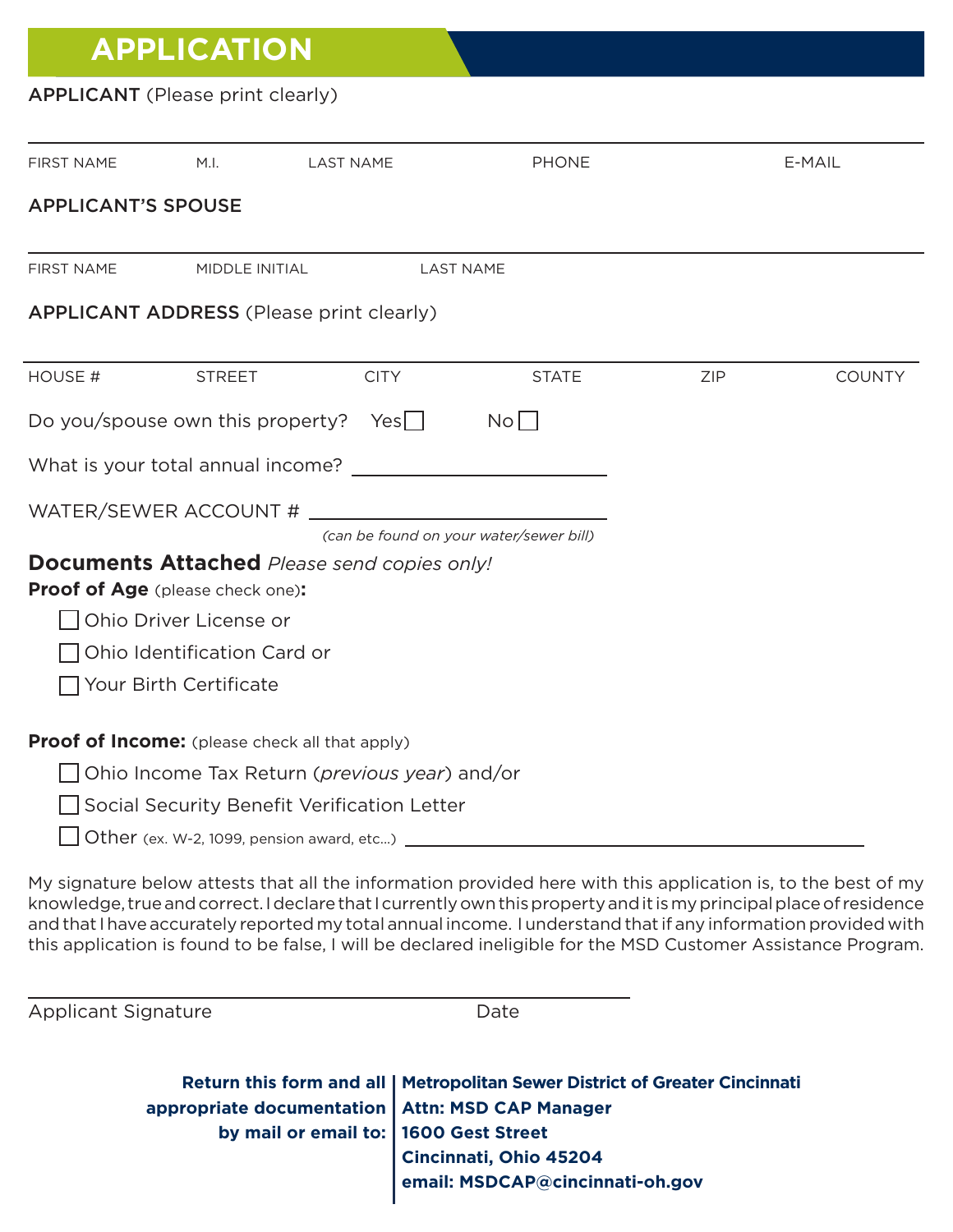



**Department** of Health

Ohio

September 2019

# *Air Quality in Winton Terrace and Spring Grove Village*

*Recent air studies show that air quality in the Winton Terrace and Spring Grove Village (Winton Place) meets air quality standards that protect human health. In addition, according to the U.S. EPA Toxic Release Inventory, air emissions from the 45232 ZIP code have dropped by more than 80 percent since 2007.*

### **Neighborhood Monitoring History**

During the last two decades, residents in the Winton Terrace, Winton Hills and Spring Grove Village areas have expressed concerns about air quality to the Southwest Ohio Air Quality Agency (SWOAQA). Several air studies have been conducted to determine if air quality protects people's health and the environment.

In 1997 and 1998, U.S. EPA conducted a comprehensive air monitoring study in Winton Place and Winton Hills due to community concern. There were five separate monitoring locations in the Winton Place/Winton Hills community for this study. Volatile organic compounds, semi-volatile compounds, metals, acid gases and ammonia were monitored. After reviewing all the data, U.S. EPA stated, "It is also important to understand that the concentrations found in the Winton Hills/Place communities are not uncommon compared to other urban communities".

In 2007, SWOAQA contracted with an outside toxicology consultant(Toxicology Excellence for Risk Assessment) to review the 2007 air toxics data collected by the SWOAQA in Addyston, Carthage, Lower Price Hill, Reading and Winton Place. The study found Winton Place had the lowest additional risk of all five sites based on the data. It also concluded that none of the chemicals had an individual cancer risk greater than 1 in 100,000, which is considered an acceptable risk level by U.S. EPA.

#### **Recent Monitoring**

Most recently in December 2018, SWOAQA, in coordination with Ohio Environmental Protection Agency (Ohio EPA), conducted air quality monitoring in the area. This air quality monitoring included both portable, real-time "loop" monitoring and fixed-site monitoring.

Loop monitoring involved measuring total volatile organic compounds using a portable instrument at 20 locations throughout Winton Terrace, Winton Hills, Spring Grove Village, Elmwood Place and St. Bernard. This air monitoring was conducted from December 2018 through August 2019. During the loop monitoring, no values exceeded 0.500 parts per million (ppm) action level for a sustained period of one minute; therefore, no additional air samples were taken as a result. Also, eight 24-hour air samples were collected at two different locations, one in Winton Terrace and the other in Spring Grove Village. These air samples were analyzed for more than 60 different volatile organic compounds (VOCs). These samples were taken when the winds were blowing from the industrial facilities toward the community. One fixed monitoring site was located on Craft Street in Winton Terrace and the other was on Circle Avenue in Spring Grove Village. These samples were taken in December 2018, January 2019, July 2019 and August 2019. Out of the 60 VOCs sampled, no compounds were detected that exceeded specified minimum risk levels.

#### **Ohio EPA and Ohio Department of Health have reviewed the above air monitoring results and concluded that the detected levels do not pose a concern to public health.**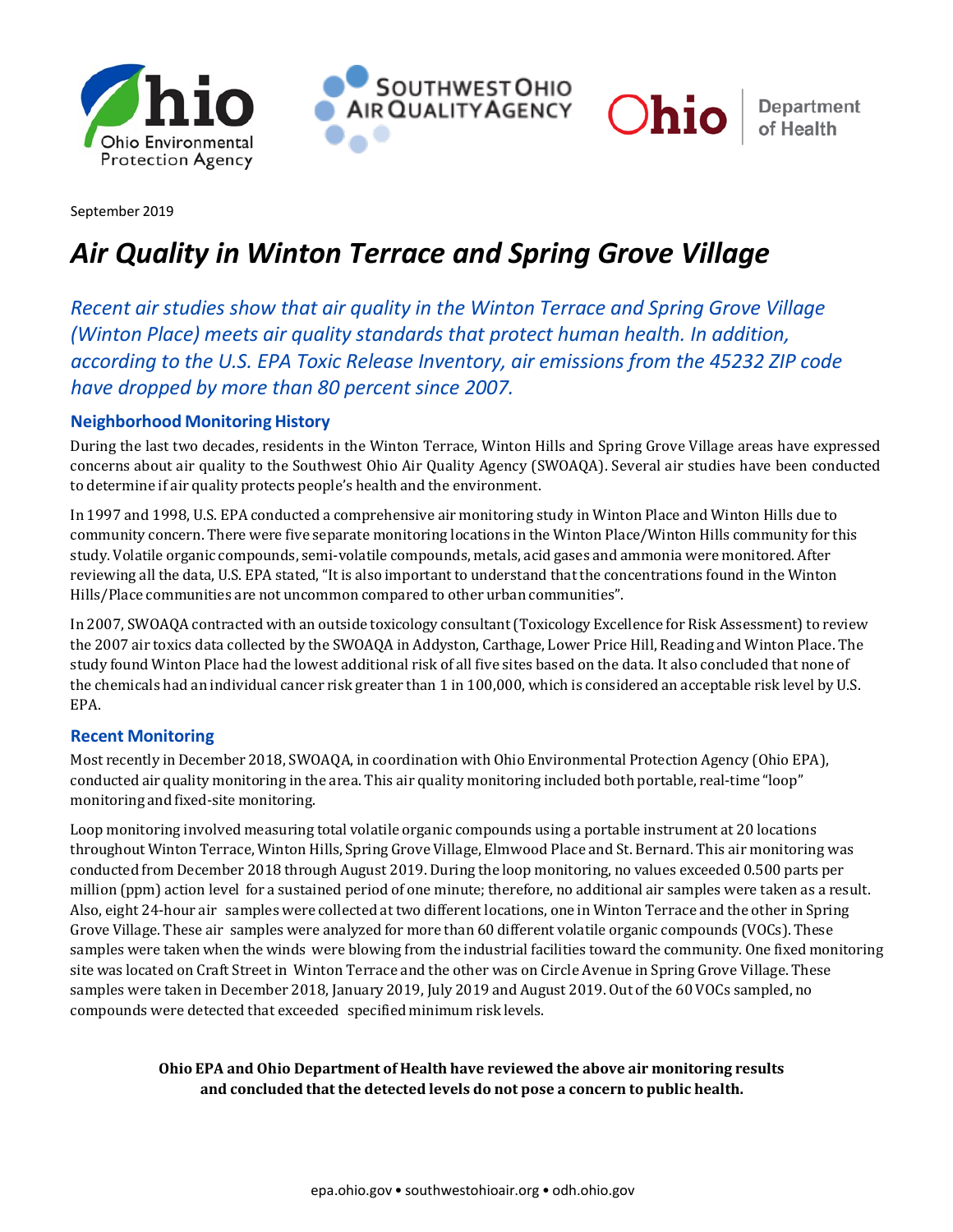# **Air Quality in Winton Terrace and Spring Grove Village**

### **Neighborhood Air Canisters Available**

SWOAQA has placed three canisters with instructions in the neighborhoods so citizens can take an instantaneous air sample when odors are present. To date, no citizen air canister samples have been taken. The three canisters in the neighborhood for citizens to take an instantaneous sample are located at the following:

- Winton Hills Academy, 5300 Winneste Avenue
- Winton Hills Recreation Center, 5170 Winneste Avenue
- Cincinnati Fire Department, Station 38, 730 Circle Avenue

These canisters will remain at the above sites through December 2019.

### **Additional Air Quality Information**

Additional information regarding air quality in the Winton Terrace area since 2007 based on Title V permit emission reports includes:

- sulfur dioxide emissions from major industries in the Winton Terrace area have decreased by more than 99 percent;
- fine particulate emissions from major industries in the Winton Terrace area have decreased by more than 86 percent;
- nitrogen oxide emissions from major industries in the Winton Terrace area have decreased by more than 80 percent;
- volatile organic compound emissions from major industries in the Winton Terrace area have decreased by more than 42 percent; and
- lead emissions from major industries in the Winton Terrace area have decreased by over 99.9 percent.

#### **Contact**

SWOAQA will continue to monitor air quality to follow up on complaint investigations. To register an air quality complaint, please visit www.southwestohioair.org or call SWOAQA at 513-946-7777. For more information please feel free to contact Brad Miller with SWOAQA at 513-946-7777 or brad.miller@hamilton-co.org or Heather Lauer at Ohio EPA at 614-644-2160 or heather.lauer@epa.ohio.gov. In addition, data collected from January 2019 through August 2019 is posted onthe SWOAQA website:www.southwestohioair.org/monitoring/winton\_terrace.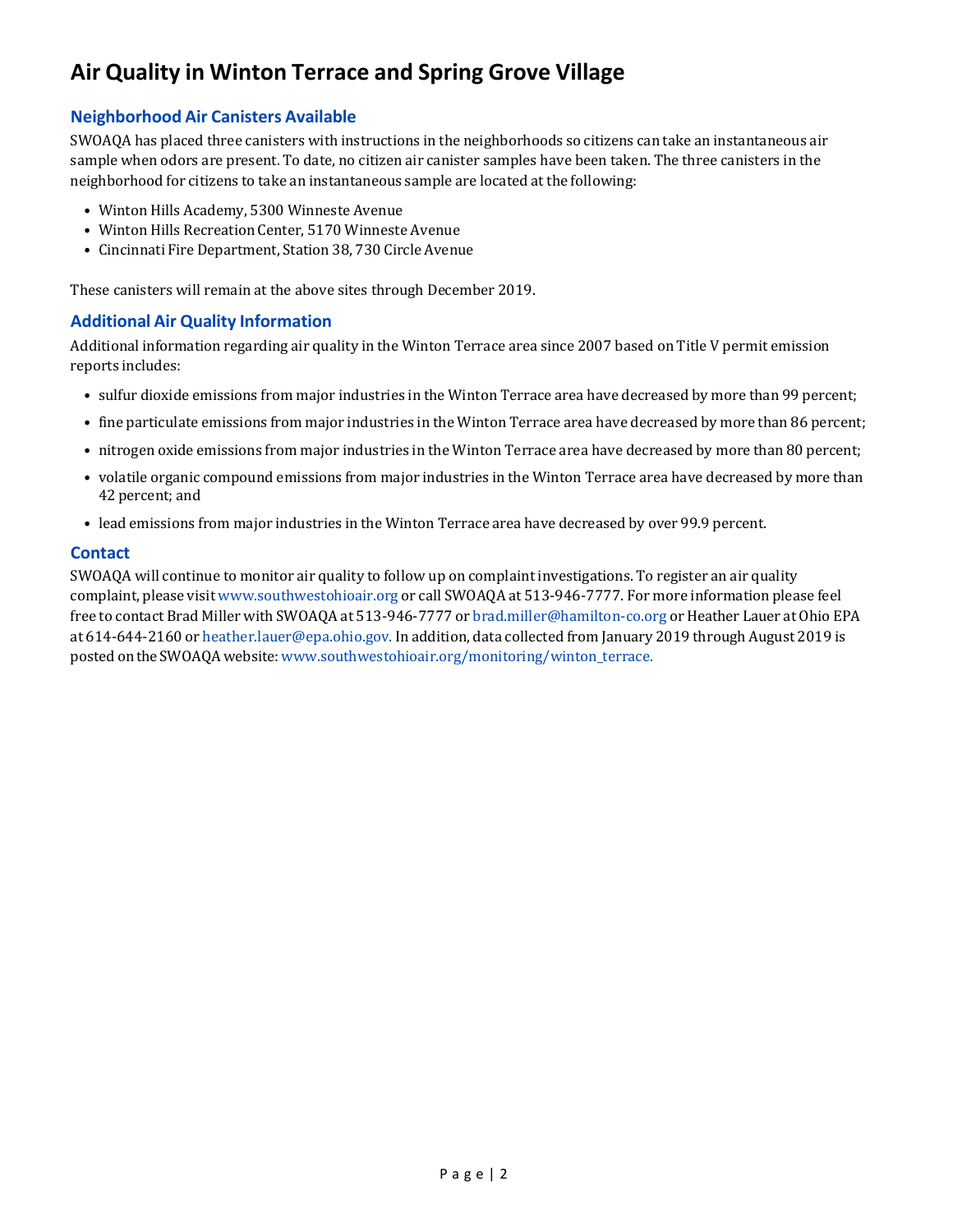



*Lighting of the Crib Placement of Infant Jesus Candlelight Prayer & Carols* 

*Shomaker Commons (638 East Epworth Ave)*